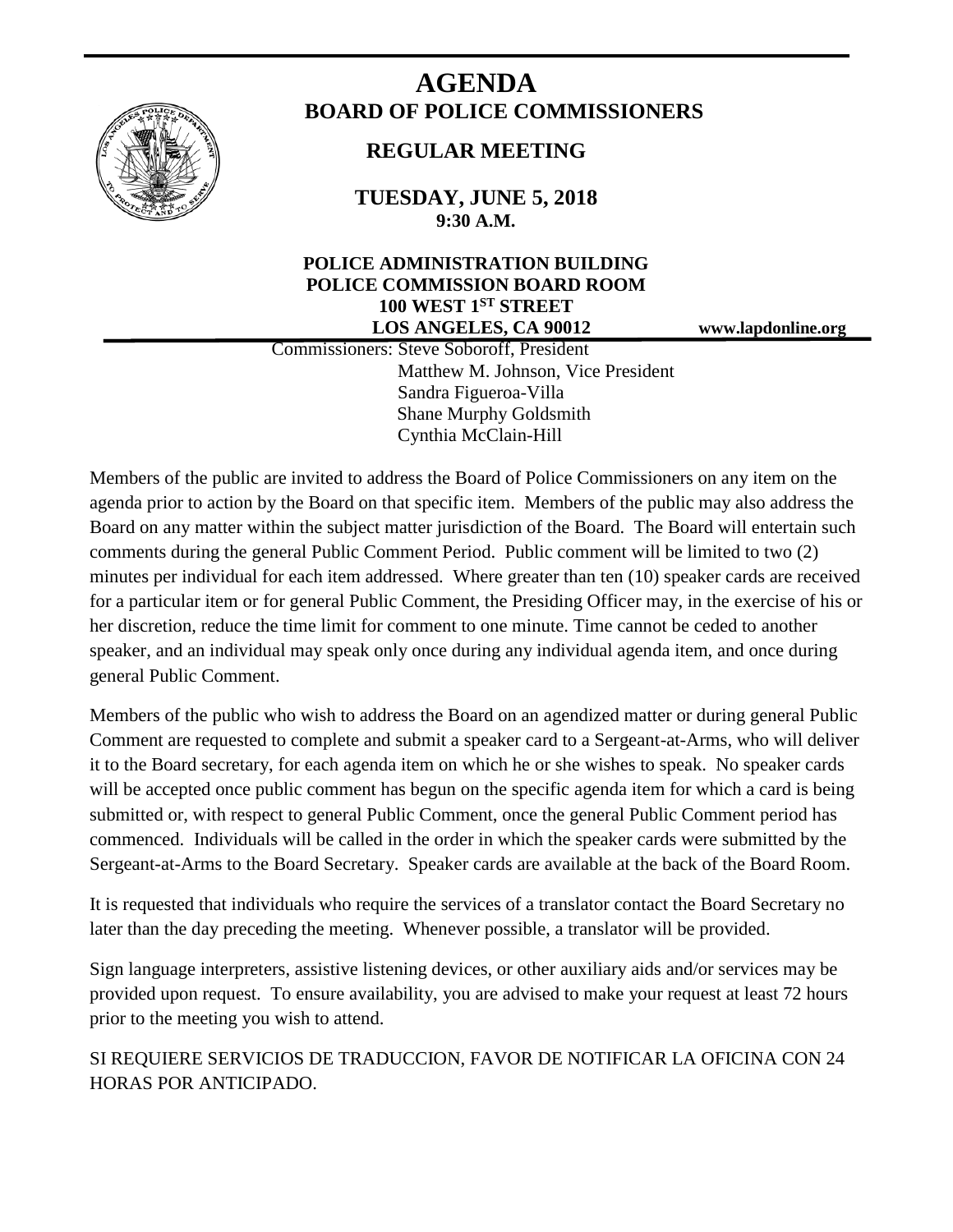#### 1. **CONSENT AGENDA ITEMS**

A. DEPARTMENT'S REPORT, dated May 25, 2018, relative to the donation of a studio backdrop and lighting equipment, valued at \$2,800.00, from the Los Angeles Police Foundation, for the benefit of Media Relations Division, as set forth. [\[BPC #18-0179\]](http://www.lapdpolicecom.lacity.org/060518/BPC_18-0179.pdf)

Recommendation(s) for Board action:

APPROVE the Department's report and ACCEPT the donation.

B. DEPARTMENT'S REPORT, dated May 25, 2018, relative to a monetary donation of \$2,628.01, from the Los Angeles Police Foundation, to be used as reimbursement of expenses relative to the Annual Crimefighters conference which was held on February 8, 2018, for the benefit of the Office of the Chief of Staff, as set forth.

[\[BPC #18-0180\]](http://www.lapdpolicecom.lacity.org/060518/BPC_18-0180.pdf)

Recommendation(s) for Board action:

APPROVE the Department's report and ACCEPT the donation.

C. DEPARTMENT'S REPORT, dated May 25, 2018, relative to the donation of a large canopy tent, valued at \$4,925.00 from the Los Angeles Police Foundation, to be used during the Annual Los Angeles Police Department Memorial Ceremony, for the benefit of the Employee Assistance Unit, Office of Administrative Services, as set forth.

[\[BPC #18-0181\]](http://www.lapdpolicecom.lacity.org/060518/BPC_18-0181.pdf)

Recommendation(s) for Board action:

APPROVE the Department's report and ACCEPT the donation.

D. DEPARTMENT'S REPORT, dated May 25, 2018, relative to the donation of 20 breaching shotgun modification kits, valued at \$3,980.00, from the Los Angeles Police Foundation, for the benefit of Metropolitan Division, as set forth. [\[BPC #18-0182\]](http://www.lapdpolicecom.lacity.org/060518/BPC_18-0182.pdf)

Recommendation(s) for Board action:

APPROVE the Department's report and ACCEPT the donation.

E. DEPARTMENT'S REPORT, dated May 25, 2018, relative to a monetary donation in the amount of \$2,100.00, from Century City Mall, LLC, to be utilized for food and recreational activities and events, for the benefit of the West Los Angeles Area Cadet Program, as set forth. **IDPC #18-0183** 

Recommendation(s) for Board action:

APPROVE the Department's report and ACCEPT the donation.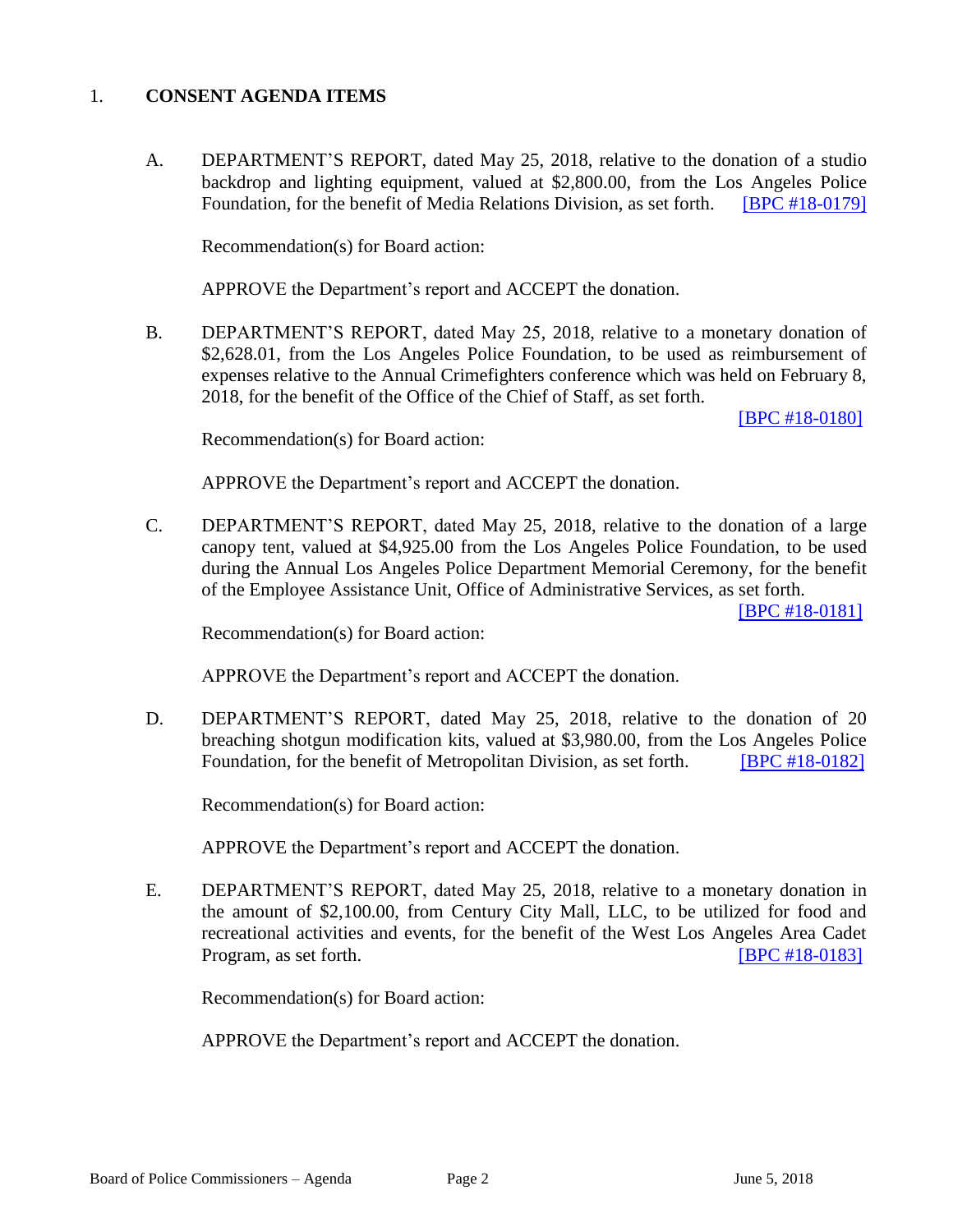F. DEPARTMENT'S REPORT, dated May 25, 2018, relative to the donation of 10 Shadow Tech field tripods, valued at \$3,560.34, from the Los Angeles Police Foundation, for the benefit of Metropolitan Division, as set forth. **[\[BPC #18-0184\]](http://www.lapdpolicecom.lacity.org/060518/BPC_18-0184.pdf)** 

Recommendation(s) for Board action:

APPROVE the Department's report and ACCEPT the donation.

G. DEPARTMENT'S REPORT, dated May 25, 2018, relative to the donation of a luncheon to honor Los Angeles Police Department officers who serve on Domestic Abuse Response Teams (DART) across the City, valued at \$4,000.00, from the Los Angeles Police Foundation, for the benefit of Detective Bureau, as set forth.

[\[BPC #18-0185\]](http://www.lapdpolicecom.lacity.org/060518/BPC_18-0185.pdf)

Recommendation(s) for Board action:

APPROVE the Department's report and ACCEPT the donation.

H. DEPARTMENT'S REPORT, dated May 25, 2018, relative to a monetary donation in the amount of \$2,500.00, from the Los Angeles Police Foundation, to be used to fund travel costs for a Sergeant to attend the New York Police Department Conflict Mediation Course June 18, 2018 through June 23, 2018, for the benefit of Risk Management Division, as set forth. [\[BPC #18-0186\]](http://www.lapdpolicecom.lacity.org/060518/BPC_18-0186.pdf)

Recommendation(s) for Board action:

APPROVE the Department's report and ACCEPT the donation.

I. DEPARTMENT'S REPORT, dated May 25, 2018, relative to a monetary donation in the amount of \$75.00, from the Valley Traffic Advisory Council, to be used to cover the cost of a Valley Traffic Division Officer's guest to attend the 2018 Reserve Officer "Twice a Citizen" Banquet, for the benefit of Valley Traffic Division, as set forth.

[\[BPC #18-0187\]](http://www.lapdpolicecom.lacity.org/060518/BPC_18-0187.pdf)

Recommendation(s) for Board action:

APPROVE the Department's report and ACCEPT the donation.

J. DEPARTMENT'S REPORT, dated May 25, 2018, relative to the donation of a treadmill, valued at \$1,800.00, from Bulldog Liquidators, for the benefit of Topanga Area, as set forth. **IBPC #18-01881** 

Recommendation(s) for Board action:

APPROVE the Department's report and ACCEPT the donation.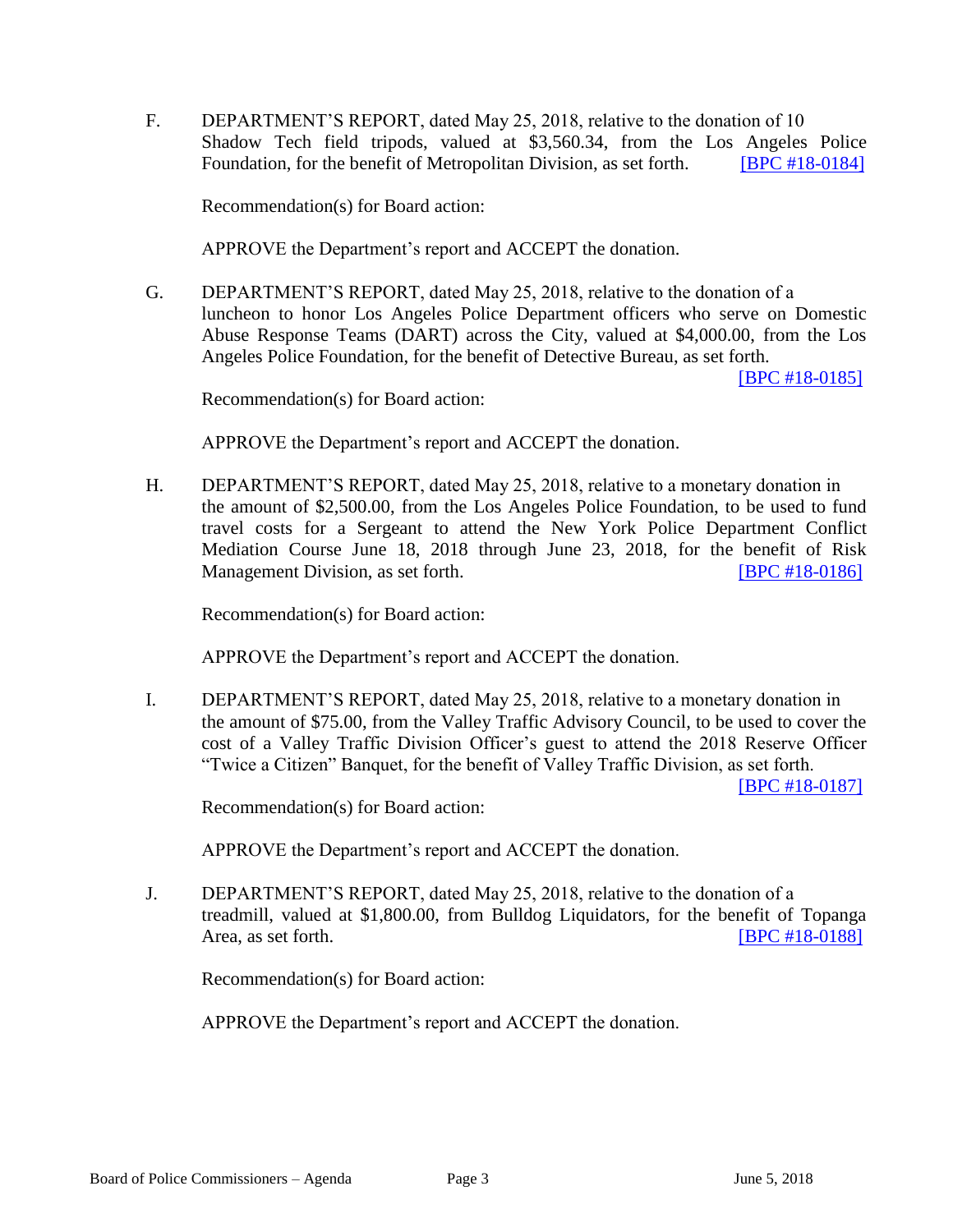K. DEPARTMENT'S REPORT, dated June 1, 2018, relative to a monetary donation in the amount of \$12,500.00, from the Los Angeles Police Foundation, to be used to purchase gifts and promotional items in an effort to promote good will between the Department, visiting dignitaries, and the community, for the benefit of the Office of the Chief of Police, as set forth. **[\[BPC #18-0189\]](http://www.lapdpolicecom.lacity.org/060518/BPC_18-0189.pdf)** 

Recommendation(s) for Board action:

APPROVE the Department's report and ACCEPT the donation

L. DEPARTMENTS REPORT, dated June 1, 2018, relative to a monetary donation in the amount of \$2,058.80, from the Los Angeles Police Foundation, to be used to reimburse personnel attending North American Mounted Unit Commanders Association Conference, for the benefit of Metropolitan Division, as set forth. **[\[BPC #18-0190\]](http://www.lapdpolicecom.lacity.org/060518/BPC_18-0190.pdf)** 

Recommendation(s) for Board action:

APPROVE the Department's report and ACCEPT the donation.

M. DEPARTMENT'S REPORT, dated June 1, 2018, relative to a monetary donation in the amount of \$500.00, from the Los Angeles Police Foundation, to be used for the painting of a helicopter tail number on a helicopter, for the benefit of Air Support Division, as set forth. **EXECUTE: EXECUTE: EXECUTE: EXECUTE: EXECUTE: EXECUTE: EXECUTE: EXECUTE: EXECUTE: EXECUTE: EXECUTE: EXECUTE: EXECUTE: EXECUTE: EXECUTE: EXECUTE: EXECUTE: EXECUTE: EXECUTE: EXECU** 

Recommendation(s) for Board action:

APPROVE the Department's report and ACCEPT the donation.

N. DEPARTMENT'S REPORT, dated June 1, 2018, relative to the donation of cameras, GPS trackers, and conference costs, totaling \$9,549.54, from the Los Angeles Police Foundation, **Example 2018 Foundation**, **EXAMPLE 20192 Foundation**, **EXAMPLE 20192 Foundation** 

Recommendation(s) for Board action:

APPROVE the Department's report and ACCEPT the donation.

O. DEPARTMENT'S REPORT, dated June 1, 2018, relative to the donation of 2 Polo shirts, valued at \$126.00, from the Valley Traffic Advisory Council, to be used by Valley Traffic Division Seat Car Seat Instructors at car seat events conducted throughout the year, for the benefit of Valley Traffic Division. [\[BPC #18-0193\]](http://www.lapdpolicecom.lacity.org/060518/BPC_18-0193.pdf)

Recommendation(s) for Board action:

APPROVE the Department's report and ACCEPT the donation.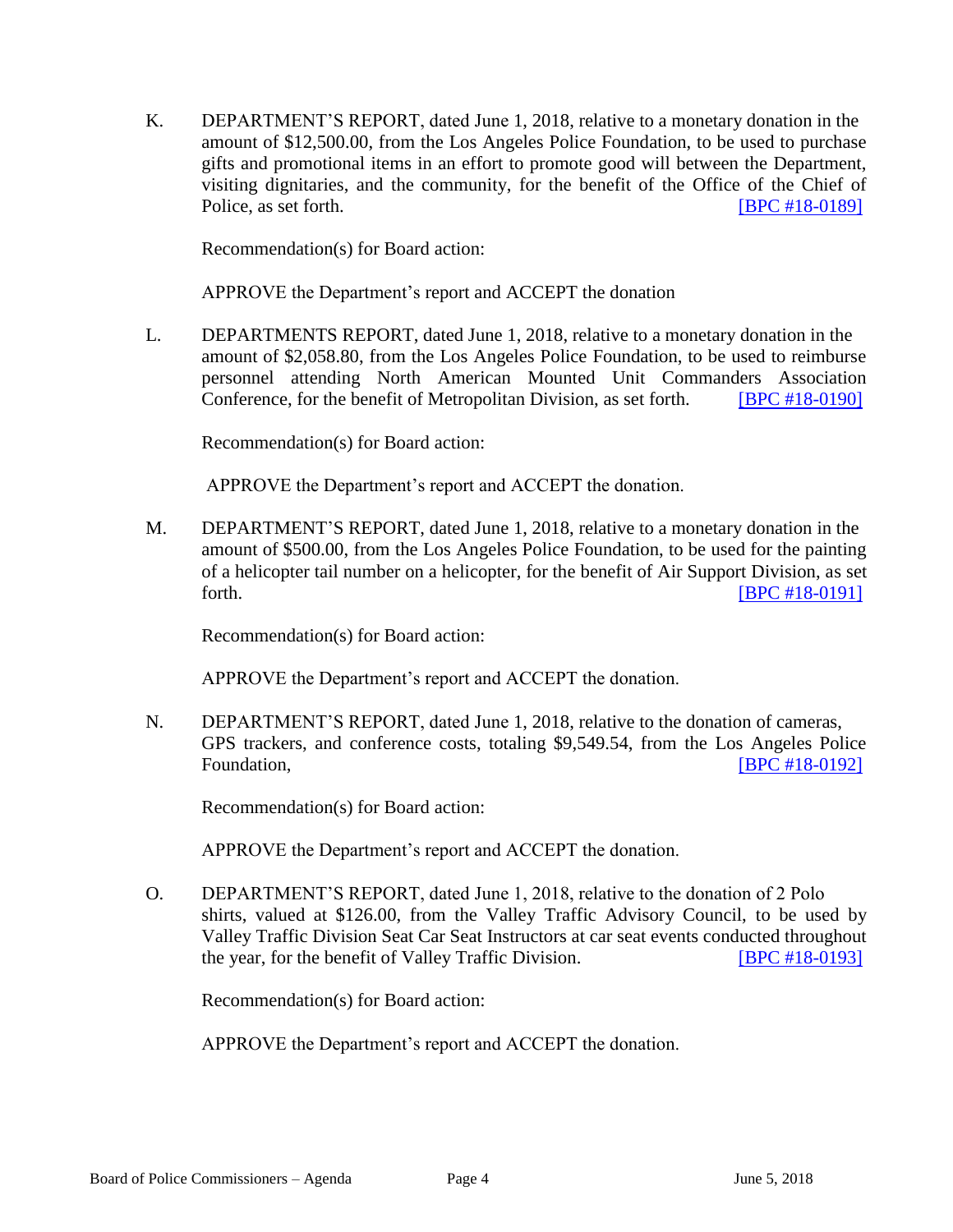P. DEPARTMENT'S REPORT, dated June 1, 2018, relative to a monetary donation, totaling \$2,950.00, from various donors *(Oscar Joel Bryant Foundation \$250, Los Angeles Police Federal Credit Union \$500, ACEA Local 3090 AFSCME \$700, Los Angeles Police Memorial Foundation \$1,500)*, used to provide, meals, opportunity drawings, activities, and gifts for National Dispatchers' Week, April 8 to 14, 2018, for the benefit of Communications Division, as set forth. **IBPC #18-01941** 

Recommendation(s) for Board action:

APPROVE the Department's report and ACCEPT the donation.

Q. DEPARTMENT'S REPORT, dated June 1, 2018, relative to the donation of gift cards and passes, totaling \$852.22, from Original Tommy's World Famous Hamburgers and City Employees Club of Los Angeles, used to provide gifts for National Dispatchers' Week, April 8 to 14, 2018, for the benefit of Communications Division, as set forth.

[\[BPC #18-0195\]](http://www.lapdpolicecom.lacity.org/060518/BPC_18-0195.pdf)

Recommendation(s) for Board action:

APPROVE the Department's report and ACCEPT the donation.

#### 2. **REGULAR AGENDA ITEMS**

- A. DEPARTMENT'S PRESENTATION and DISCUSSION relative to the 2017 Use of Force Year-End Review Report, as set forth.
- B. DEPARTMENT'S VERBAL PRESENTATION and DISCUSSION relative to the current information available on the City and Department Open Data website link.
- C. DEPARTMENT'S REPORT, dated May 29, 2018, relative to the Inmate Welfare Fund Audit (AD No. 17-015), as set forth. [\[BPC #18-0176\]](http://www.lapdpolicecom.lacity.org/060518/BPC_18-0176.pdf)

Recommendation(s) for Board action:

APPROVE the Department's report.

D. DEPARTMENT'S REPORT, dated May 29, 2018, relative to the Operations-West Bureau Detective Command Accountability Performance Audit (AD No. 17-012), as set forth. [\[BPC #18-0177\]](http://www.lapdpolicecom.lacity.org/060518/BPC_18-0177.pdf)

Recommendation(s) for Board action:

APPROVE the Department's report.

E. DEPARTMENT'S REPORT, dated May 29, 2018, relative to the Asset Forfeiture Audit (AD No. 17-017), as set forth. [\[BPC #18-0178\]](http://www.lapdpolicecom.lacity.org/060518/BPC_18-0178.pdf)

Recommendation(s) for Board action:

APPROVE the Department's report.